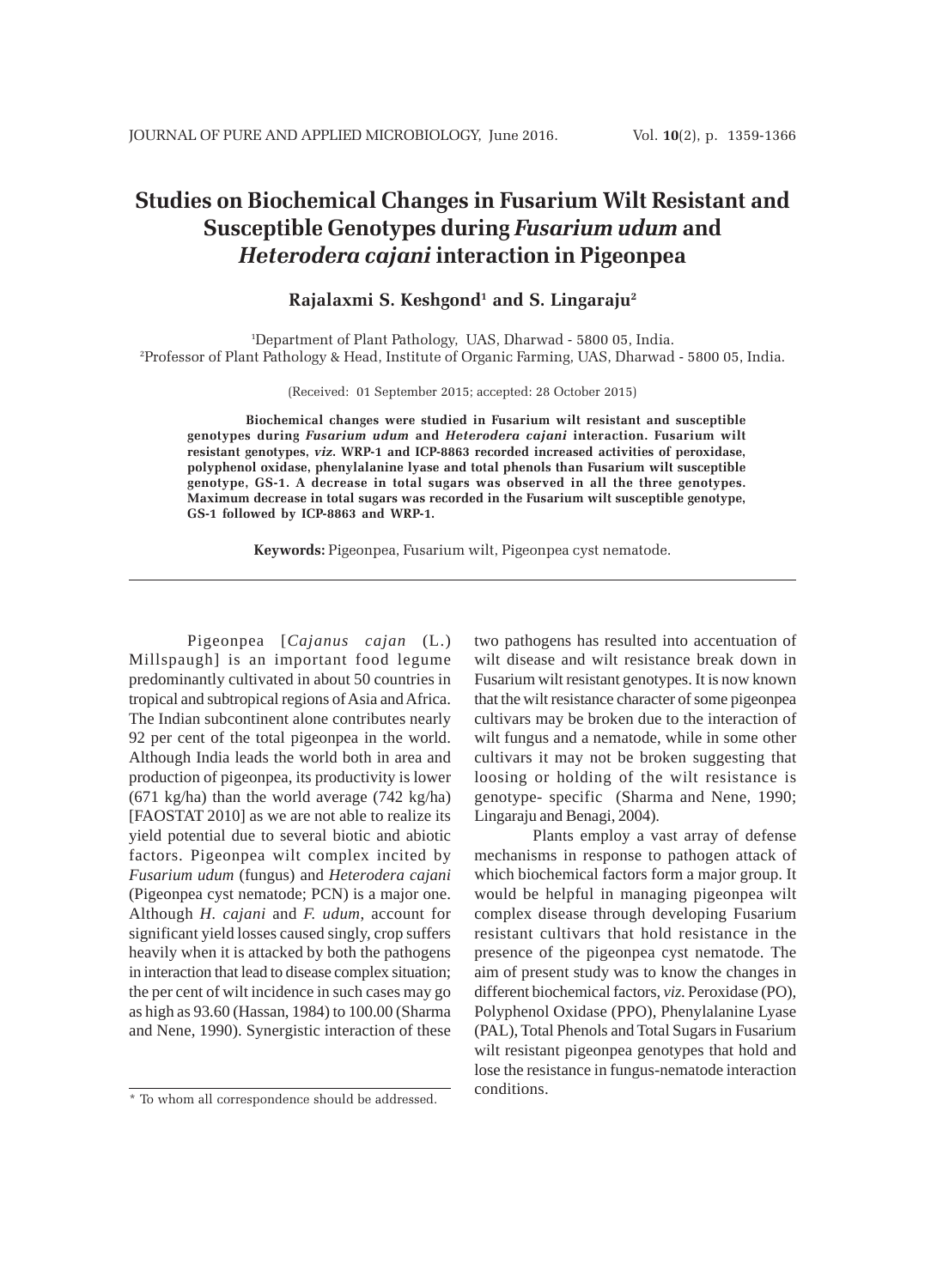### **MATERIALS AND METHODS**

#### **Isolation and maintenance of the fungus**

Fungus was isolated by standard tissue isolation method from the pigeonpea plants showing wilting symptoms collected from the farmers' fields. The pure culture of this fungus was obtained by single spore isolation. The pure culture was maintained by subculturing once in a month and preserved in refrigerator. The identity of the fungal species associated was done by comparative morphological studies and pathogenicity test.

## **Collection and maintenance of Pigeonpea cyst nematode cultures**

Cyst nematode infested pigeonpea cultivated soils were obtained from the field and the soil was processed for cysts as follows: 200 cc of soil was washed with clean tap water and sieved using a coarse mesh sieve (20 size  $-840 \mu m$ ) to remove stones and other materials. The filtrate was sieved with 72 mesh (212 µm) sieve recommended for extraction of cysts of *Heterodera cajani.* Vulval cone top structures of the cysts were studied to confirm their identity.

Sterile earthen pots of size (30 cm diameter) were filled with sterile 1:1 riverbed sand and soil mixture and watered. Healthy seeds of pigeonpea cultivar GS-1, WRP-1 and ICP-8863 were soaked in clean tap water overnight. Next day, six seeds were sown per pot and watered sparsely. Watering subsequently was done as per the requirement. Fifteen days after sowing (DAS), the seedlings were thinned to retain three seedlings per pot. Plumpy cysts were selected and inoculated to pigeonpea seedlings near root zone in the pots in greenhouse. Sufficient time (60 days) was given for *H. cajani* to complete three generations and then cysts were retrieved from the pots through processing (as already mentioned) as and when required for the experiment.

## **Pigeonpea genotypes used for the present study**

From the earlier studies by Lingaraju and Benagi (2004), it has been established that some Fusarium wilt resistant pigeonpea genotypes hold resistance under wilt complex (fungus-nematode interaction) conditions. Hence three pigeonpea genotypes were selected to compare the changes in biochemical factors mentioned in different conditions of presence of *Fusarium udum* or

J PURE APPL MICROBIO*,* **10**(2), JUNE 2016.

*Heterodera cajani* and/or both. The pigeonpea genotypes used were;

- 1. GS-1: Fusarium wilt susceptible genotype
- 2. WRP-1: Fusarium wilt resistant genotype that holds resistance in presence of PCN
- 3. ICP-8863: Fusarium wilt resistant genotype that looses resistance in presence of PCN

#### **Treatments imposed:**

T1: Healthy - Neither *Fusarium udum* nor *Heterodera cajani*

T2: *Fusarium udum* (15 DAS)

T3: *Heterodera cajani* (15 DAS)

T4: *Heterodera cajani* + *Fusarium udum* @ 15 DAS T5: *Heterodera cajani* @ 15 DAS + *Fusarium udum* @ 30 DAS

## **Inoculations for interaction studies**

Fungal inoculum consisting of 5 per cent of giant culture of *Fusarium udum* prepared on maize meal sand medium  $(90:10)$  with  $40 \times 10^8$  cfu/g of giant culture and *H. cajani* @ 500 juveniles per pot (30 cm diameter) were inoculated 15 DAS as per the treatments mentioned.

#### **Sampling**

The sampling was done at 60 DAS. The root and stem samples collected were placed in the ice box containing ice cubes and brought to the laboratory. Further these were used for biochemical studies.

### **Enzyme extraction**

The stem and root samples collected from different treatments were immediately homogenized with liquid nitrogen. One gram of powdered sample was extracted with 2 ml of sodium phosphate buffer,  $0.1 M$  (pH  $7.0$ ) at  $4^{\circ}$ C. The homogenate was centrifuged for 20min at 10000 rpm. Protein extracts prepared were used for estimation of peroxidase, polyphenol oxidase and phenylalanine ammonia lyase.

#### **Assay of Peroxidase (PO)**

Peroxidase activity was assayed using a spectrophotometer (Hartee, 1955). The reaction mixture consisted of 1.5 ml of 0.05 M pyrogallol, 0.5 ml of the enzyme extract and 0.5 ml of one per cent  $H_2O_2$ . The reaction mixture was incubated at room temperature  $(28\pm10^0C)$ . The change in absorbance was recorded at 30 sec. interval for 3 min. The boiled enzyme preparation served as blank. The enzyme activity was expressed as change in the absorbance at  $420 \text{ nm min}^{-1} \text{ g}^{-1}$  on fresh weight basis (Hammerschmidt *et al.,* 1982).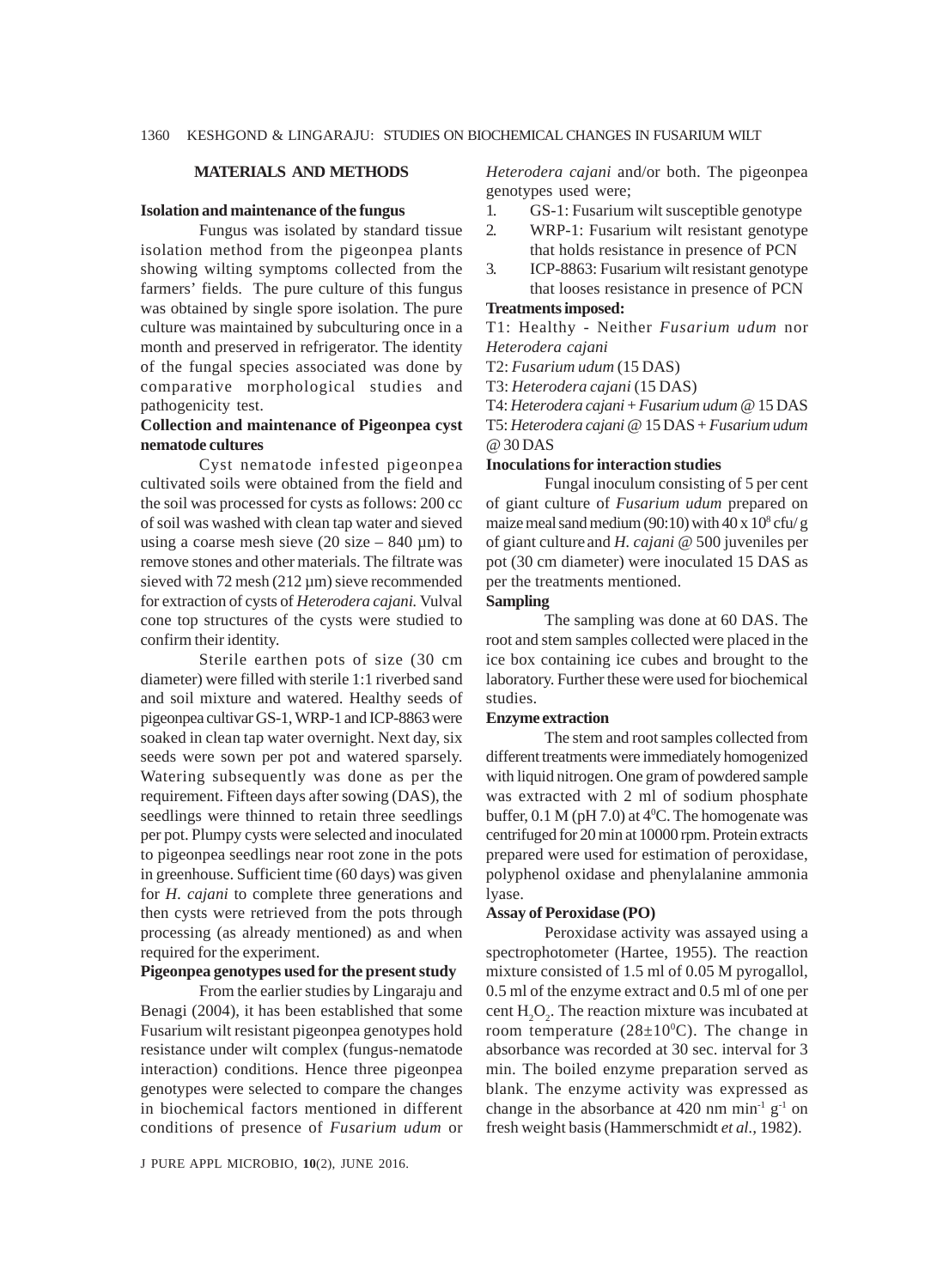### **Assay of Polyphenol oxidase (PPO)**

PPO activity was determined as per the procedure given by Mayer *et al.* (1965). One gram of roots was used for phenol oxidase estimation: the reaction mixture consisted of 1.5 ml of 0.1 M sodium phosphate buffer ( $pH$  6.5) and 200  $\mu$ l of the enzyme extracts. To start the reaction, 200 µl of 0.01 M catechol was added and the activity was expressed as changes in absorbance at 495 nm/ min/g fresh weight of plant tissue.

## **Assay of Phenylalanine Ammonia Lyase (PAL)**

The PAL assay was conducted as per the method described by Ross and Sederoff (1992). The assay mixture containing 100 µl of enzyme, 500 µl of 50 mM Tris HCL (pH 8.8) and 600 µl of 1 mM PAL was incubated for 60 min. The reaction was arrested by adding 2N HCl. Later, 1.5 ml of toluene was added, vortexed for 30 sec, centrifuged (1000 rpm, 5 min.) and toluene fraction containing trans-cinnamic acid was separated. The toluene phase was measured at 295 nm against the blank of the toluene. Standard curve was drawn with graded amounts of cinnamic acid in toluene as described earlier. The enzyme activity was expressed as µM of trans-cinnamic acid/ min/g fresh weight of plant tissue.

# **Assay of Total phenols**

The total phenol content was estimated as per the procedure given by Zieslin and Ben-Zaken (1993). One gram of tissue was homogenized in 10 ml of 80 per cent methanol and agitated for 15 min at 70°C, 1 ml of methanol extract was added to 250 µl of Folin Ciocalteau reagent (1N) and the

solution was kept at 25<sup>o</sup>C. After 3 min, 1 ml saturated solution of  $\text{Na}_2\text{CO}_3$  and 1 ml of distilled water was added and the reaction mixture was incubated for 1 hr. at 25°C. The blue colour developed was measured using a spectrophotometer at 725 nm. The content of the total soluble phenol was calculated according to a standard curve obtained from a Folin Ciocalteau reagent with a phenol solution  $(C_6H_5OH)$  and expressed as phenol equivalents in mg/g fresh weight of plant tissue. **Assay of Total sugars**

The total sugar content was estimated as per the procedure given by Hegde and Hofreiter (1962). One gram of infected root sample was taken and powdered. The fresh material was extracted using aqueous ethyl alcohol using pestle and mortar. The solvent was evaporated by keeping 0.2 ml of extract in water bath to the sugar in test tube and one ml water was added to dissolve the sugars and 4 ml of Anthrone's reagent was added. The content was heated for eight min in boiling water bath and cooled. The green colour developed was measured using a spectrophotometer at 630 nm with suitable blank. The OD value was referred to a glucose standard and was expressed in mg/g of plant tissue.

## **RESULTS AND DISCUSSION**

## **Changes in Peroxidase activity in pigeonpea genotypes with interactions of** *F. udum* **and** *H. cajani*

The data on estimation of changes in peroxidase activity in pigeonpea genotypes with

| Treatment                          | PO activity (changes in absorbance $min^{-1}g^{-1}$ )<br>Genotype |         |                                                                                     |
|------------------------------------|-------------------------------------------------------------------|---------|-------------------------------------------------------------------------------------|
|                                    | $GS-1$                                                            | WRP-1   | ICP-8863<br>(wilt susceptible) (wilt resistance holding) (wilt resistance breaking) |
| T1: Healthy- Neither Fusarium udum | 1.431                                                             | 2.433   | 2.000                                                                               |
| nor Heterodera cajani              | $(-)$ $(-)$                                                       | $(-)$   |                                                                                     |
| T2: Fusarium udum (15 DAS)         | 1.589                                                             | 3.742   | 2.018                                                                               |
|                                    | (11.04)                                                           | (53.80) | (0.90)                                                                              |
| T3: Heterodera cajani (15 DAS)     | 1.498                                                             | 3.784   | 2.094                                                                               |
|                                    | (4.68)                                                            | (55.53) | (4.70)                                                                              |
| $T4$ : Heterodera cajani +         | 1.989                                                             | 3.989   | 3.082                                                                               |
| <i>Fusarium udum @</i> 15 DAS      | (38.99)                                                           | (63.95) | (54.10)                                                                             |
| T5: Heterodera cajani $@$ 15 DAS + | 1.842                                                             | 3.842   | 3.042                                                                               |
| <i>Fusarium udum @ 30 DAS</i>      | (28.72)                                                           | (57.83) | (52.10)                                                                             |

**Table 1.** Changes in Peroxidase activity in pigeonpea genotypes with interactions of *F. udum* and *H. cajani*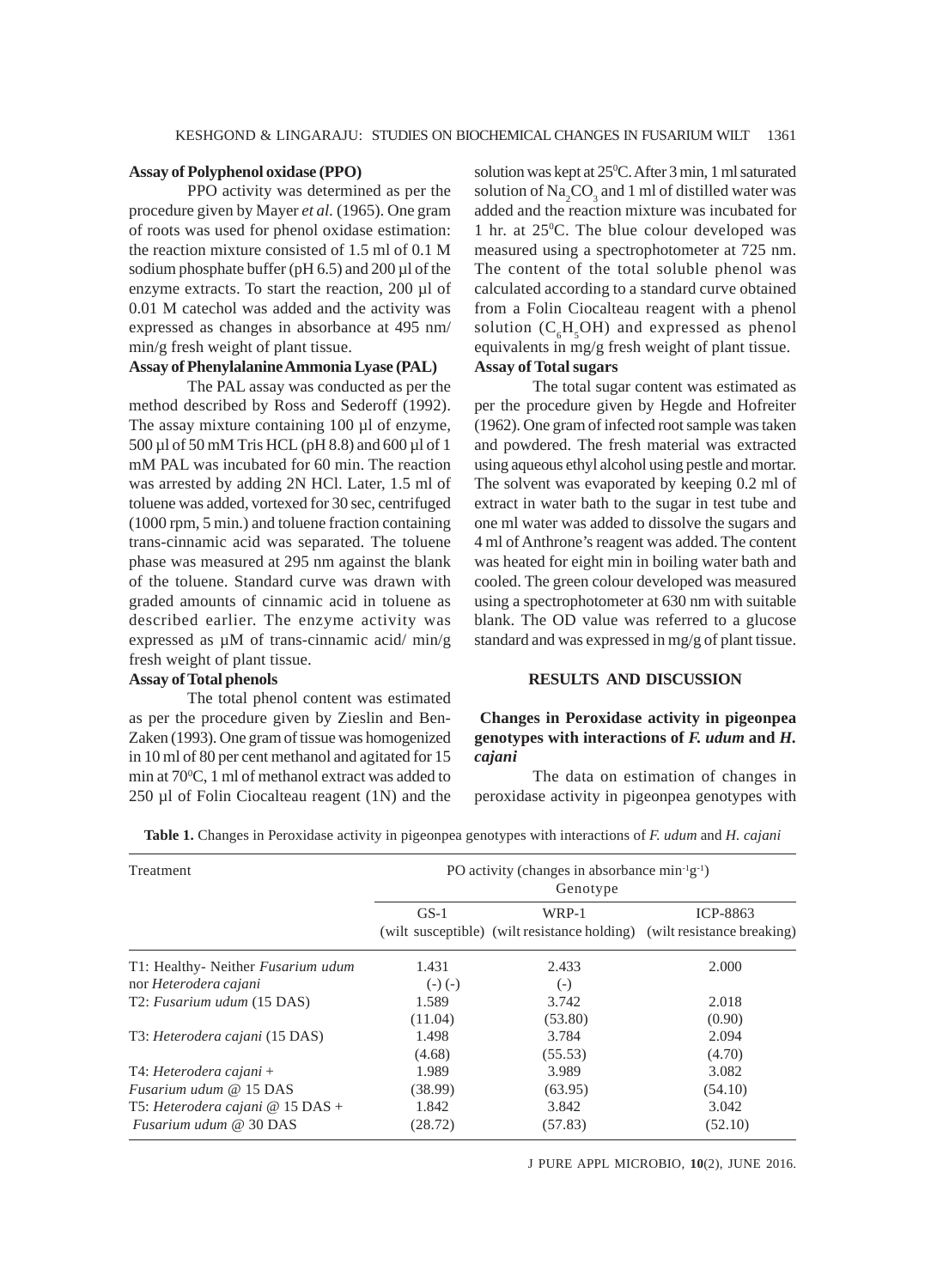interactions of *F. udum* and *H. cajani* has been presented in table 1. There was an increase in the activity of peroxidase in all the genotypes when inoculated with *Fusarium udum* and *Heterodera cajani*. The highest peroxidase activity was recorded in the wilt resistance holding genotype WRP-1 that accounted for 63.95 per cent increase over healthy (63.95 units change in absorbance/ min/g) followed by the wilt resistance breaking genotype ICP 8863 which recorded for 54.10 per cent increase over healthy (54.10 units change in absorbance/ min/g) and least was recorded in the wilt susceptible genotype GS-1 with 38.99 per cent increase over healthy (1.989 units change in absorbance/ min/g) in the treatment involving simultaneous inoculation of *F. udum* and *H. cajani* @ 15 DAS compared to the other treatments.

Rai *et al*. (2011) observed maximum peroxidase activity in tomato Fusarium wilt resistant cultivar Flora Dade (2.073 units/g) and minimum in the susceptible cultivar Sel-18(0.241 units/g). Higher levels of PO were observed in Fusarium resistant variety compared to partially resistant variety (Parmar and Subramanian, 2012). Pigeonpea Fusarium wilt resistant variety ICPL 87119 had higher levels of peroxidase with 3.1755 unit/g than the susceptible variety T 1515 with 2.1096 unit/g (Mary and Subramanian, 2014). Increased PO levels were observed in Fusarium head blight resistant wheat cultivar Sumai 3 compared to the susceptible cultivar Falat when inoculated with *Fusarium graminearum* (Sorahinobar, 2015).

Peroxidase plays an integral part in the biosynthesis of plant cell wall components, *viz*. lignin, suberin and cross-linked extension (Lamport *et al*., 1986). The lignifications and wall thickenings are part of defense response to pathogens particularly fungi. Besides these, PO also plays an important role in one of the earliest observable event of plant's defense response, *i.e*. oxidative burst (Wojtaszek, 1997). PO oxidizes phenolics to highly toxic quinines in the presence of hydrogen peroxide and hence has been assigned a role in disease resistance (Loebenstein and Linsey, 1961; Vidhyasekaran, 1988).

# **Changes in Polyphenol oxidase activity in pigeonpea genotypes with interactions of** *F. udum* **and** *H. cajani*

An increase in the activity of polyphenol oxidase was observed in the wilt resistance holding genotype WRP-1 that recorded 75.00 per cent increase over healthy (0.1190 units change in absorbance/ min/g) followed by the wilt resistance breaking genotype ICP 8863 with 66.10 per cent increase over healthy (0.0980 units change in absorbance/ min/g) and least increase was observed in the wilt susceptible genotype GS-1 with 14.52 per cent increase over healthy (0.071 units change in absorbance/min/g)in the treatment involving simultaneous inoculation of *F. udum* and *H. cajani* @ 15 DAS compared to the other treatments (table 2).

Higher PPO activity was recorded in Fusarium wilt resistant cultivars of tomato, *viz*. FEB-2, FEB-4, Flora Dade and NF-31 as compared

| Treatment                          | PPO activity (changes in absorbance $\min^{-1}g^{-1}$ )<br>Genotype |         |                                                                                            |
|------------------------------------|---------------------------------------------------------------------|---------|--------------------------------------------------------------------------------------------|
|                                    | $GS-1$                                                              | WRP-1   | <b>ICP-8863</b><br>(wilt susceptible) (wilt resistance holding) (wilt resistance breaking) |
| T1: Healthy- Neither Fusarium udum | 0.0620                                                              | 0.0680  | 0.0590                                                                                     |
| nor Heterodera cajani              | $(-)(-)$                                                            | $(-)$   |                                                                                            |
| T2: Fusarium udum (15 DAS)         | 0.0680                                                              | 0.0720  | 0.0620                                                                                     |
|                                    | (9.68)                                                              | (5.88)  | (0.30)                                                                                     |
| T3: Heterodera cajani (15 DAS)     | 0.0580                                                              | 0.0690  | 0.0640                                                                                     |
|                                    | $(-6.45)$                                                           | (1.47)  | (8.47)                                                                                     |
| $T4$ : Heterodera cajani +         | 0.071                                                               | 0.1190  | 0.0980                                                                                     |
| <i>Fusarium udum @</i> 15 DAS      | (14.52)                                                             | (75.00) | (66.10)                                                                                    |
| T5: Heterodera cajani $@$ 15 DAS + | 0.0750                                                              | 0.1099  | 0.0880                                                                                     |
| <i>Fusarium udum @ 30 DAS</i>      | (20.97)                                                             | (61.62) | (49.15)                                                                                    |

**Table 2.** Changes in Polyphenol oxidase activity in pigeonpea genotypes with interactions of *F. udum and H. cajani*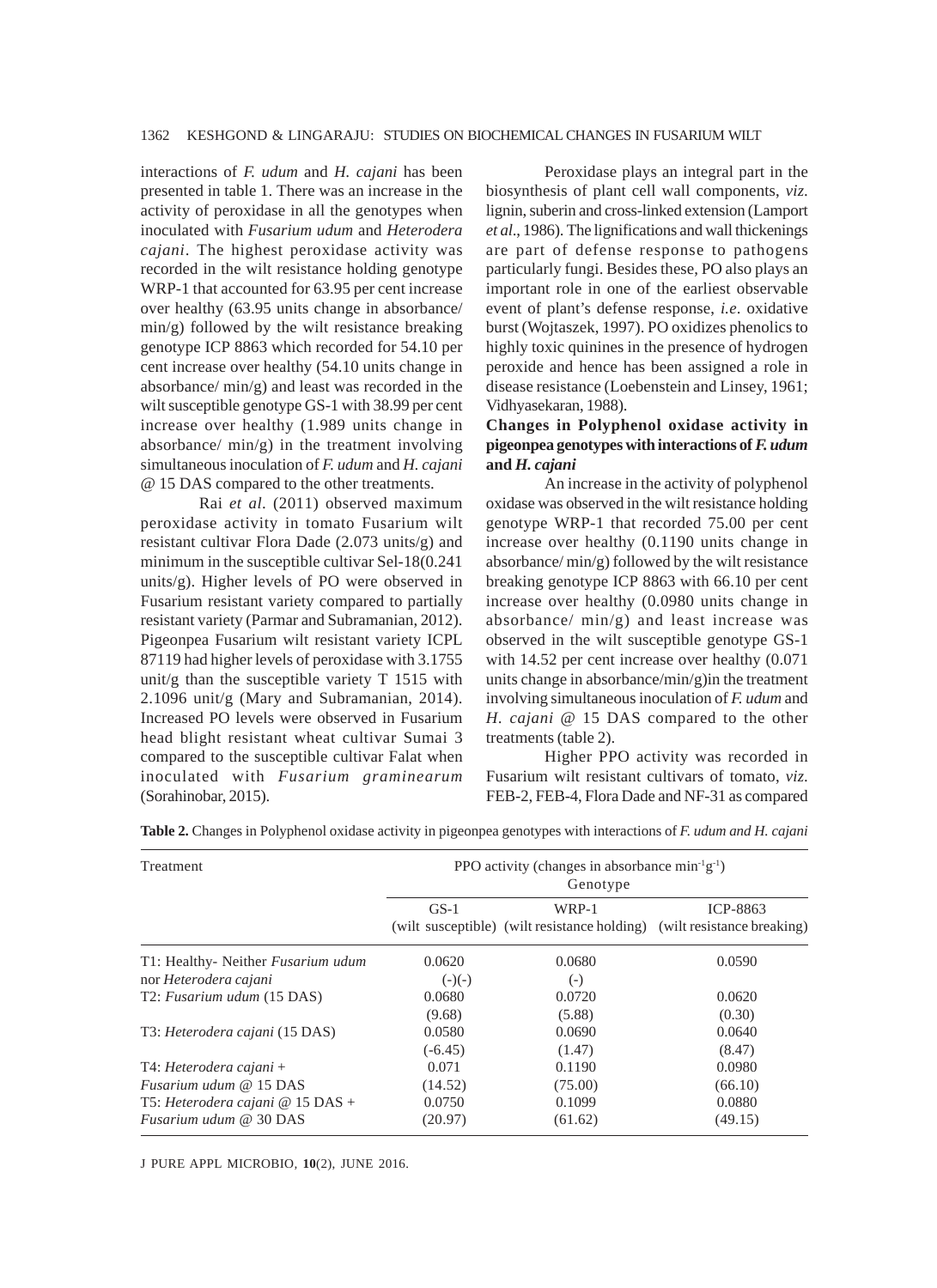to the susceptible cultivars (Sel-7, Sel-18 and Punjab Chhuhara) (Rai *et al*., 2011). Srivastava *et al*. (2014) observed that there was increased accumulation of PAL in the roots of pigeonpea Fusarium wilt resistant varieities (ICP 8863, ICP 9174, JA 4 and Banda Palera) than the susceptible ones (Type 7, Bahar, ICP 2376 and UPAS 120) when inoculated with *Fusarium udum.* Patel *et al*. (2015) observed that Fusarium wilt resistant genotypes of pigeonpea (ICPL 87119 and BDN 2) recorded higher levels of PPO in infected and non-infected conditions compared to the susceptible ones (T1515 and ICP 2376). Sorahinobar (2015) observed increased PPO activity in Fusarium head blight resistant wheat cultivar Sumai 3 compared to the susceptible cultivar Falat when inoculated with

### *Fusarium graminearum.*

PPO is important in the initial stage of plant defense where membrane damage causes release of phenols such as chlorogenic acid. PPO catalyzes the oxidation of phenolics to free radicals that can react with biological molecules, thus creating an unfavorable environment for pathogen development (Jockusch 1966; Mohamed *et al*. 2012).

# **Changes in Phenylalanine Lyase activity in pigeonpea genotypes with interactions of** *F. udum* **and** *H. cajani*

An increase in the activity of phenylalanine ammonia lyase was observed in wilt resistant genotypes, *viz*. WRP-1 with 56.09 per cent increase over healthy and ICP-8863 with 46.34 per

**Table 3.** Changes in Phenylalanine Ammonia Lyase in pigeonpea genotypes with interactions of *F. udum and H. cajani*

| Treatment                          | PAL ( $\mu$ M of transcinnamic acid min <sup>-1</sup> g <sup>-1</sup> )<br>Genotype |         |                                                                                            |
|------------------------------------|-------------------------------------------------------------------------------------|---------|--------------------------------------------------------------------------------------------|
|                                    | $GS-1$                                                                              | WRP-1   | <b>ICP-8863</b><br>(wilt susceptible) (wilt resistance holding) (wilt resistance breaking) |
| T1: Healthy- Neither Fusarium udum | 0.85                                                                                | 0.88    | 0.82                                                                                       |
| nor Heterodera cajani              | $(-)$                                                                               | $(-)$   | $(-)$                                                                                      |
| T2: Fusarium udum (15 DAS)         | 0.90                                                                                | 1.18    | 1.10                                                                                       |
|                                    | (5.88)                                                                              | (43.90) | (34.14)                                                                                    |
| T3: Heterodera cajani (15 DAS)     | 0.88                                                                                | 1.12    | 1.15                                                                                       |
|                                    | (3.52)                                                                              | (36.58) | (40.24)                                                                                    |
| $T4$ : Heterodera cajani +         | 0.78                                                                                | 1.28    | 1.20                                                                                       |
| <i>Fusarium udum @</i> 15 DAS      | $(-8.23)$                                                                           | (56.09) | (46.34)                                                                                    |
| T5: Heterodera cajani $@$ 15 DAS + | 0.68                                                                                | 1.24    | 1.18                                                                                       |
| <i>Fusarium udum @ 30 DAS</i>      | $(-20.00)$                                                                          | (51.21) | (43.90)                                                                                    |

**Table 4.** Changes in total phenols in pigeonpea genotypes with interactions of *F. udum and H. cajani*

| Treatment                               | Total phenols (mg $g^{-1}$ of sample)<br>Genotype |            |                                                                         |
|-----------------------------------------|---------------------------------------------------|------------|-------------------------------------------------------------------------|
|                                         | $GS-1$                                            | WRP-1      | <b>ICP-8863</b>                                                         |
|                                         |                                                   |            | (wilt susceptible) (wilt resistance holding) (wilt resistance breaking) |
| T1: Healthy- Neither Fusarium udum      | 0.3220                                            | 0.2840     | 0.2360                                                                  |
| nor Heterodera cajani                   | $(-)$                                             | $(-)$      | $(-)$                                                                   |
| T2: Fusarium udum (15 DAS)              | 0.2980                                            | 0.2300     | 0.3220                                                                  |
|                                         | $(-7.45)$                                         | $(-19.01)$ | (36.44)                                                                 |
| T3: Heterodera cajani (15 DAS)          | 0.2700                                            | 0.2980     | 0.3280                                                                  |
|                                         | $(-16.14)$                                        | (4.92)     | (38.98)                                                                 |
| $T4$ : Heterodera cajani +              | 0.2440                                            | 0.4120     | 0.4220                                                                  |
| <i>Fusarium udum @</i> 15 DAS           | $(-24.22)$                                        | (45.07)    | (78.81)                                                                 |
| T5: Heterodera cajani $\omega$ 15 DAS + | 0.2500                                            | 0.3920     | 0.3820                                                                  |
| <i>Fusarium udum @ 30 DAS</i>           | $(-22.36)$                                        | (38.02)    | (61.86)                                                                 |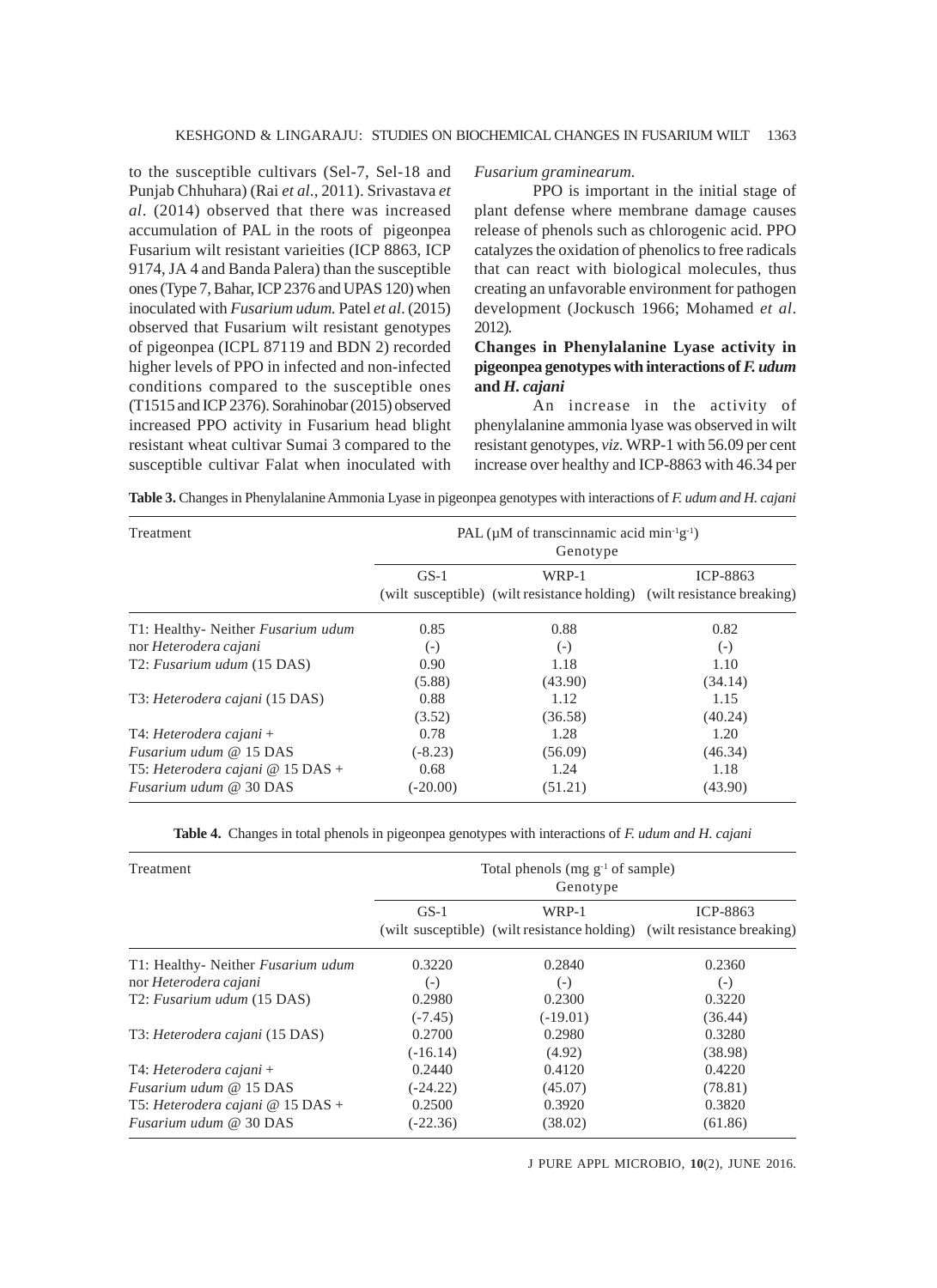cent increase over healthy when inoculated with both pathogens, whereas there was decrease in the PAL activity in the wilt susceptible genotype GS-1 with 8.23 per cent decrease over healthy in the treatment involving simultaneous inoculation of *F. udum* and *H. cajani* @ 15 DAS compared to the other treatments. Least PAL activity was observed in the wilt susceptible genotype GS-1 with 20.00 per cent decrease over healthy in the treatment involving inoculation of *H. cajani* @ 15 DAS followed by *F. udum* inoculation @ 30 DAS (table 3).

Our results are in accordance with results obtained by Sarwar *et al*. (2001) who observed increased PAL activity in both Ascochyta blight resistant and susceptible genotypes when inoculated with *Ascochyta rabiei* but the increase was more pronounced in resistant varieties compared to the susceptible ones. Bhagat and Chakraborty (2010) recorded increased levels of PAL in tea cultivars resistant to *Sclerotium rolfsii* compared to the susceptible ones when inoculated with *S. rolfsii.* Mary and Subramanian (2014) observed 1.4 fold times increased activity of PAL in pigeonpea Fusarium wilt resistant variety (ICPL 87119) compared to the susceptible variety (T 1515).

PAL is the first enzyme of phenylpropanoid metabolism in higher plants and it plays a significant role in regulating the accumulation of phenolics, phytoalexins and lignins, the three key factors responsible for disease resistance (Vidhyasekaran, 1988).

## **Changes in total phenols in pigeonpea genotypes with interactions of** *F. udum* **and** *H. cajani*

The data on changes in total phenols in pigeonpea genotypes with interactions of *F. udum* and *H. cajani* is presented in table 4. An increase in the total phenols was recorded in the wilt resistance breaking genotype ICP-8863 with 78.81 per cent increase over healthy followed by the wilt resistance holding genotype WRP-1 with 45.07 per cent increase over healthy and least was recorded in the wilt susceptible genotype GS-1 with 24.22 per cent decrease over healthy in the treatment involving simultaneous inoculation of *F. udum* and *H. cajani* @ 15 DAS compared to the other treatments.

The present results are in close agreement to earlier studies by other researchers, where it has been shown that a resistant variety had a higher level of phenolics than the susceptible one: in tomato against Fusarium wilt and leaf curl virus (Banerjee & Kalloo, 1989; Singh *et al*., 2002). Parmar and Subramanian (2012) found an increase in phenol content in resistant variety (76.30  $\mu$ g/g) when compared to partially resistant variety (63.80 µg/g). An increase of 1.25 fold times was recorded in pigeonpea Fusarium wilt resistant variety (ICPL 87119) compared to the susceptible variety (T 1515) when inoculated with *Fusarium udum* (Mary and Subramanian, 2014).

The exact mode of action of phenolics compounds in reducing the incidence of Fusarium wilt is not yet very well known. However, phenols

| Treatment                          | Total sugars (mg $g^{-1}$ of sample)<br>Genotype |           |                                                                                            |
|------------------------------------|--------------------------------------------------|-----------|--------------------------------------------------------------------------------------------|
|                                    | $GS-1$                                           | WRP-1     | <b>ICP-8863</b><br>(wilt susceptible) (wilt resistance holding) (wilt resistance breaking) |
| T1: Healthy- Neither Fusarium udum | 3.65                                             | 2.94      | 2.90                                                                                       |
| nor Heterodera cajani              | $(-)$                                            | $(-)$     | $(-)$                                                                                      |
| T2: Fusarium udum (15 DAS)         | 3.42                                             | 2.90      | 2.84                                                                                       |
|                                    | $(-6.30)$                                        | $(-1.36)$ | $(-2.06)$                                                                                  |
| T3: Heterodera cajani (15 DAS)     | 3.50                                             | 3.14      | 3.10                                                                                       |
|                                    | $(-4.10)$                                        | (6.80)    | (6.89)                                                                                     |
| T4: Heterodera cajani              | 3.00                                             | 2.72      | 2.60                                                                                       |
| $+$ <i>Fusarium udum @</i> 15 DAS  | $(-17.80)$                                       | $(-7.48)$ | $(-10.34)$                                                                                 |
| T5: Heterodera cajani @ 15 DAS     | 3.25                                             | 2.91      | 2.80                                                                                       |
| $+$ <i>Fusarium udum</i> @ 30 DAS  | $(-10.96)$                                       | $(-1.02)$ | $(-3.44)$                                                                                  |

**Table 5.** Changes in total phenols in pigeonpea genotypes with interactions of *F. udum and H. cajani*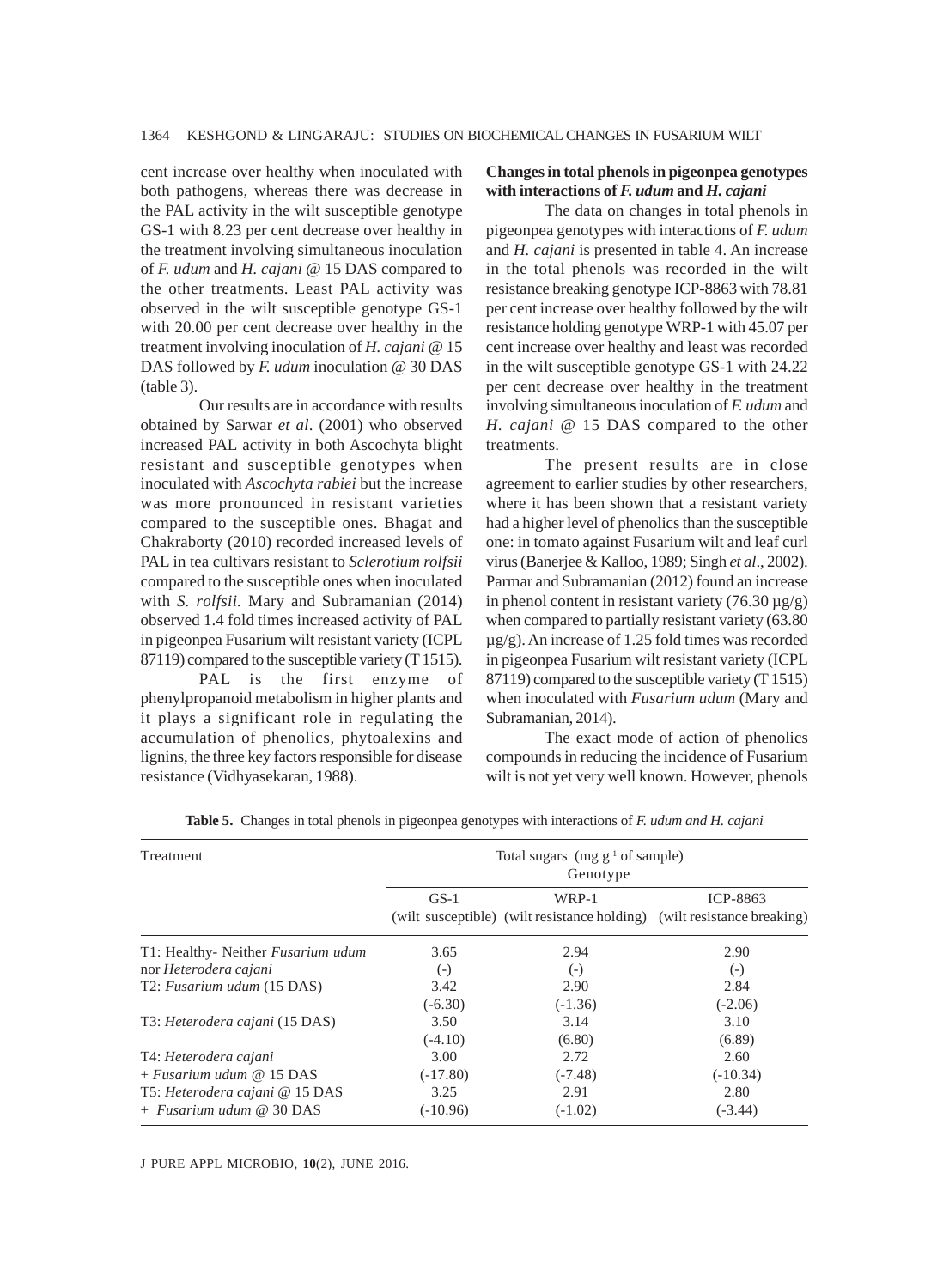in quinone forms and in oxidized state are effective in checking the pathogen, including the inactivation of enzymes produced by it (Sequeria, 1983).

## **Changes in total sugars in pigeonpea genotypes with interactions of** *F. udum* **and** *H. cajani*

The disease reaction has been correlated with the sugar level in different crop plants. Generally high levels of total sugars in the host plant are stated to be responsible for disease resistance. A decrease in total sugars was observed when both *F. udum* and *H. cajani* were inoculated simultaneously @ 15 DAS in all the three genotypes. Maximum decrease in total sugars was recorded in the wilt susceptible genotype GS-1 with 17.80 per cent decrease over healthy followed by wilt resistance breaking genotype ICP-8863 with 10.34 per cent decrease over healthy and then by the wilt resistance holding genotype WRP-1 with 7.48 per cent decrease over healthy. The least decrease in total sugars in the wilt resistance holding genotype WRP-1 with 1.02 per cent decrease over healthy in the treatment involving inoculation of *H. cajani* @ 15 DAS followed by *F. udum* inoculation @ 30 DAS (table 5). These results are in conformity with the reports of Patil *et al*. (2011) in wheat against spot blotch in tetraploid wheat; Ramdayal and Joshi (1968) in barley against leaf spot pathogen, Mandokhot *et al*. (1979) and Levy and Cohen (1984) in case of maize against Turcicum blight and Subramanyam *et al*. (1990) in wheat against *Exerohilum hawaiiensis.* Sunkad and Kulkarni (2006) reported that groundnut varieties resistant and moderately resistant to rust recorded more sugars than susceptible ones after infection.

Infection by some pathogens bring changes in respiratory pathway and photosynthesis which are the vital processes taking place inside the plant leading to wide fluctuations in sugars (Klement and Goodman, 1967).

#### **REFERENCES**

- 1. Banerjee, M.K. and G. Kalloo. Role phenols in resistance to tomato leaf curl virus, *Fusarium* wilt and fruit borer in *Lycopersicon*. *Curr. Sci.,* 1989; **58**: 575-576.
- 2. Bhagat, I. and Chakraborty, B. Defense response triggered by *Sclerotium rolfsii* in tea plants. *Ecoprint.,* 2010; **17**: 69-76.
- 3. FAO (2010). http://faostat3.fao.org
- 4. Hammerschmidt, R., Knuckles, E. M. and Kuc, J. Association of enhanced peroxidase activity with induced systemic resistance of cucumber to *Colletotrichum lagenarium*. *Physiol. Plant Pathol*., 1982; **20**: 73-82.
- 5. Hartee, E.F. Haematin compounds. In: *Modern Methods of Plant Analysis*. (Eds.) Peach, K. and Tracey, M.V. Springer – Verlag, New York, 1955; **4**: 197-245.
- 6. Hassan, A. Synergism between *Heterodera cajani* and *Fusarium udum* attacking *Cajanus cajan. Nematologia Mediterranea.,* 1984; **12**: 159-162.
- 7. Hedge, J. E. and Hofreiter, B. T. In: *Carbohydrate Chemistry* 17. Eds. Whistler, R. L. and Be Miller, J. N., Academis Press, 1962; New York.
- 8. Jockusch H. The role of host genes, temperature and polyphenol oxidase in the necrotization of TMV infected tobacco tissue. *Phytopathol Z.¸*1966; **55**:185–192.
- 9. Klement, Y. and Goodman, R.N. The hypersensitive reaction to infection by bacterial plant pathogens. *Annual Review of Phytopathology,* 1967; **5**: 17-44.
- 10. Lamport, D.T.A. Role of peroxidases in cell wall genesis. In: *Molecular and Physiological Aspects of plant peroxidases*. (Eds.): H. Greppin, C. Penel and T. Gasper. University of Geneva Press, Geneva, Switzerland., 1986; pp. 199-207.
- 11. Levy, T. and Cohen, Y. A negative association between leaf sugar content and the development of northern leaf blight lesions in sweet corn. *Physiolog. Plant Pathol*., 1984; **24**: 247-252.
- 12. Lingaraju, S. and Benagi, V.I. *Knowing Pigeonpea Genotypes.* Technical Bulletin- 2, Department of Plant Pathology, University of Agricultural Sciences, Dharwad, 2004; India.
- 13. Loebenstein, G. and Linsey, N. Peroxidase activity in virus infected sweet potatoes. *Phytopathology,* 1961; **51**: 109-110.
- 14. Mandokhot, A. M., Singh, D. P., Basu, Chaudhary, K. C. and Singh, J. N. Chemical changes in maize leaves in response to leaf spot pathogens. *Indian Phytopathol*., 1979; **32**: 658- 660.
- 15. Mary, S. and Subramanian, R. B. Biochemical and enzymatic response of *Cajanus cajan* plant towards the biotic stress induced by *Fusarium oxysporum udum. African Journal of Basic & Applied Sciences.* 2014; **6**(3): 65-75.
- 16. Mayer, A. M., Harel, E. and Shaul, R. B. Assay of catechol oxidase, a critical comparison of methods. *Phytochem*., 1965; **5**: 783-789.
- 17. Mohamed, H., EL-Hady, A. A., Mansour, M., El-Rheem. and El- Samawaty A. Association of